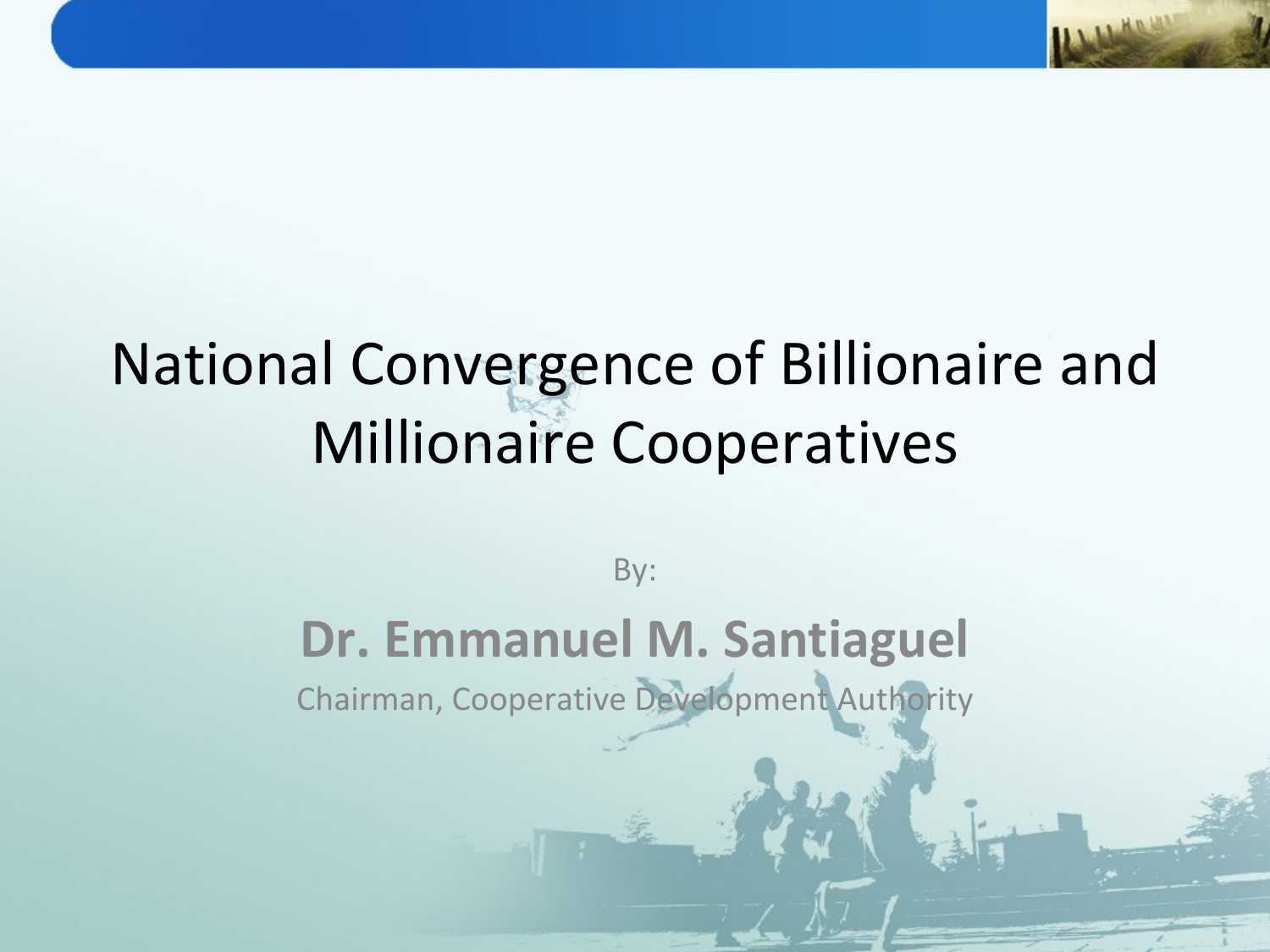# Objectives:

- This national convergence aims to initiate cooperative integration, encourage the formation of one national federation as well as to update/inform the participants on the following:
	- 1. The benefits of organizing themselves into one cooperative federation – one each in
		-
		- b) coop insurance f) health service
		-
		- d) credit coop
- a) coop bank e) workers coop
	-
- c) agriculture g) marketing consumer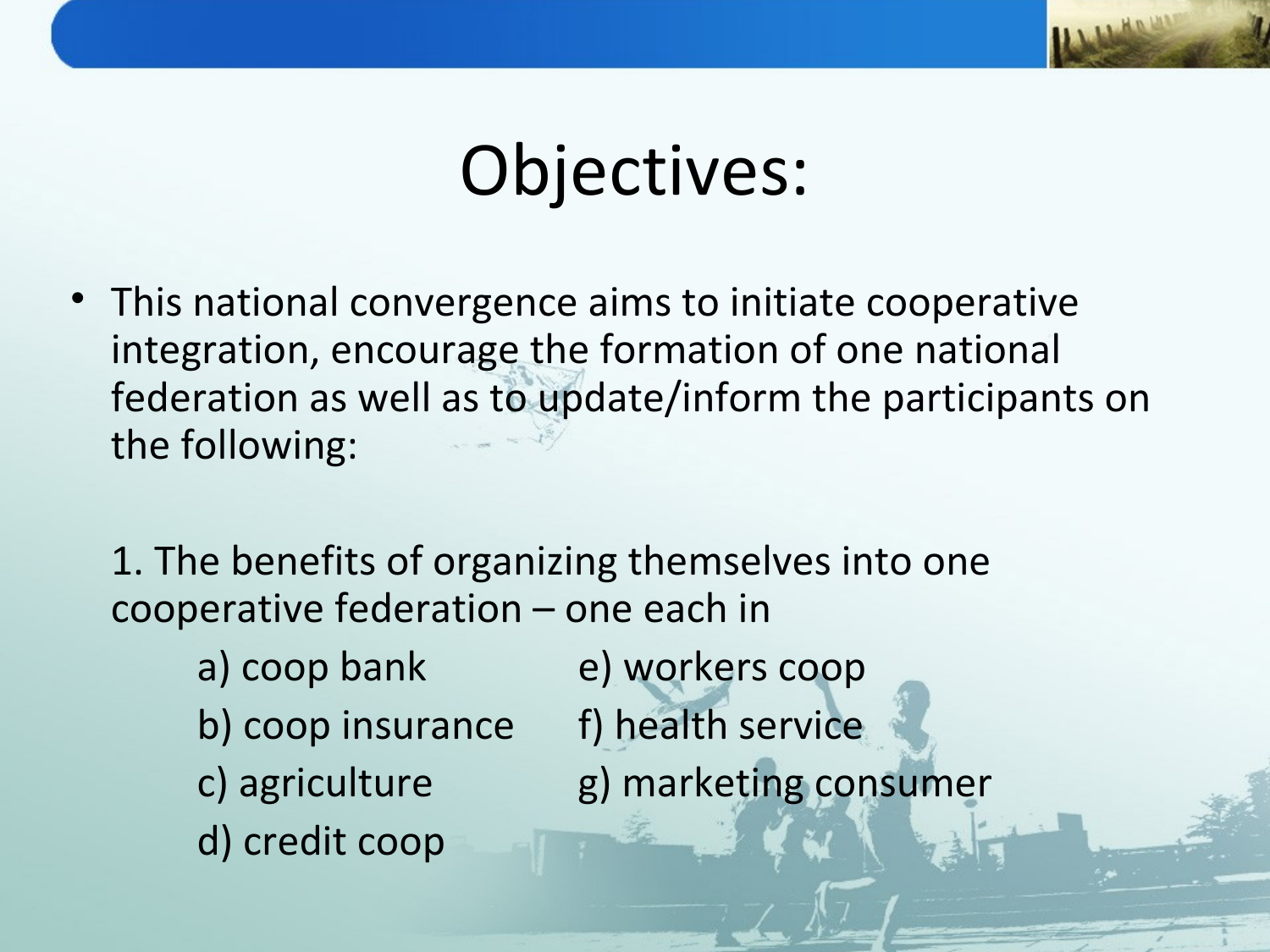# Objectives:

- This national convergence aims to initiate cooperative integration, encourage the formation of one national federation as well as to update/inform the participants on the following:
	- 2. the advantages of establishing liquidity/stabilization fund as the main business of national federation;
	- 3. the economic and social value of integration thru merger and consolidation in order to be competitive
	- 4. the importance of voluntary arbitration as a mode of resolving intra-inter cooperative conflicts;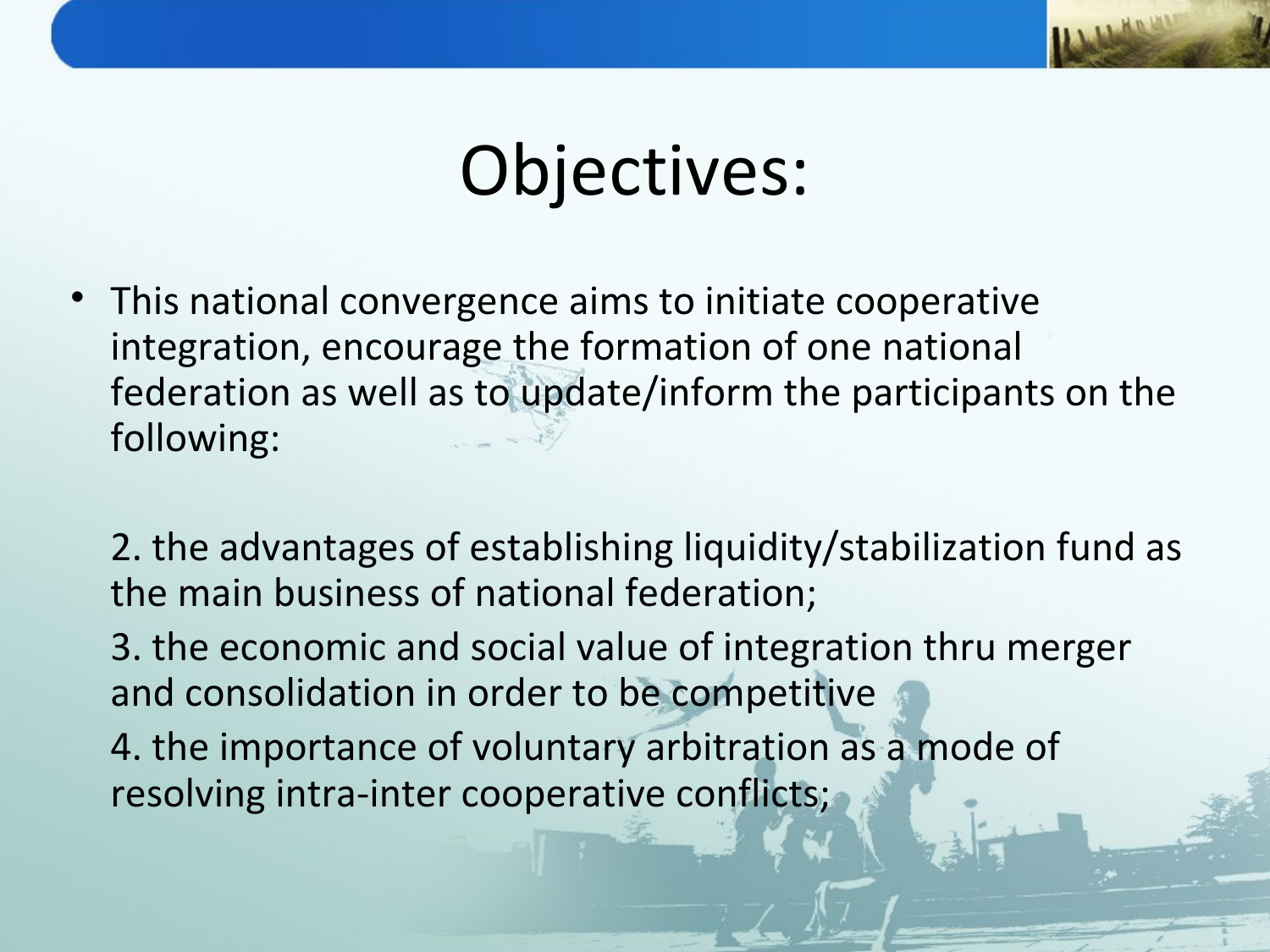# Objectives:

• This national convergence aims to initiate cooperative integration, encourage the formation of one national federation as well as to update/inform the participants on the following:

5. the ethics to be observed in establishing a cooperative branch/satellite offices;

6. the need for e-coop trade and the solidarity economy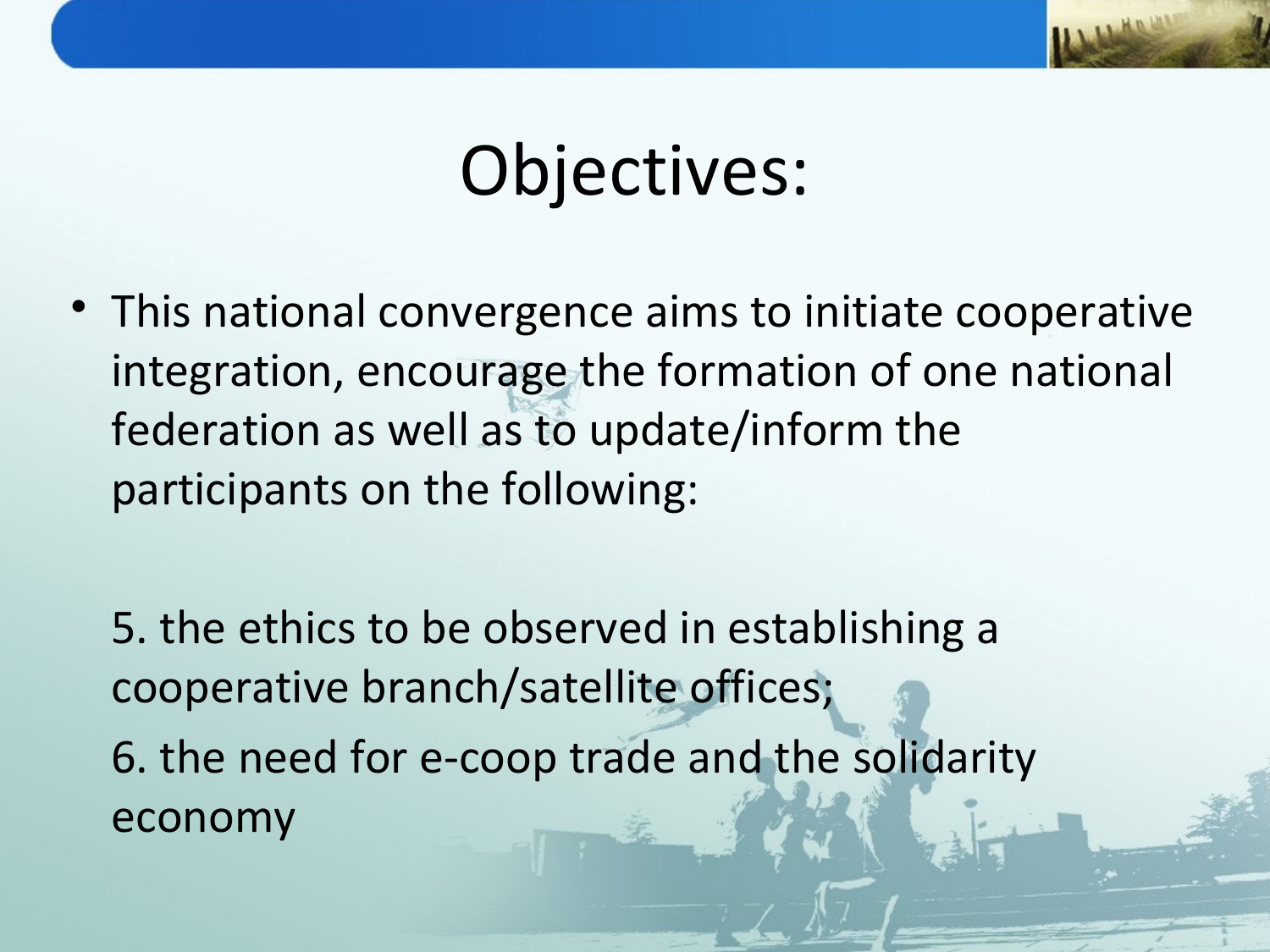#### **Cooperative Movement in the Philippines…**

? Does it have enough numbers to be considered a potent force to reckon with

? Does it serve as a real vehicle or tool to socio-economic development in the country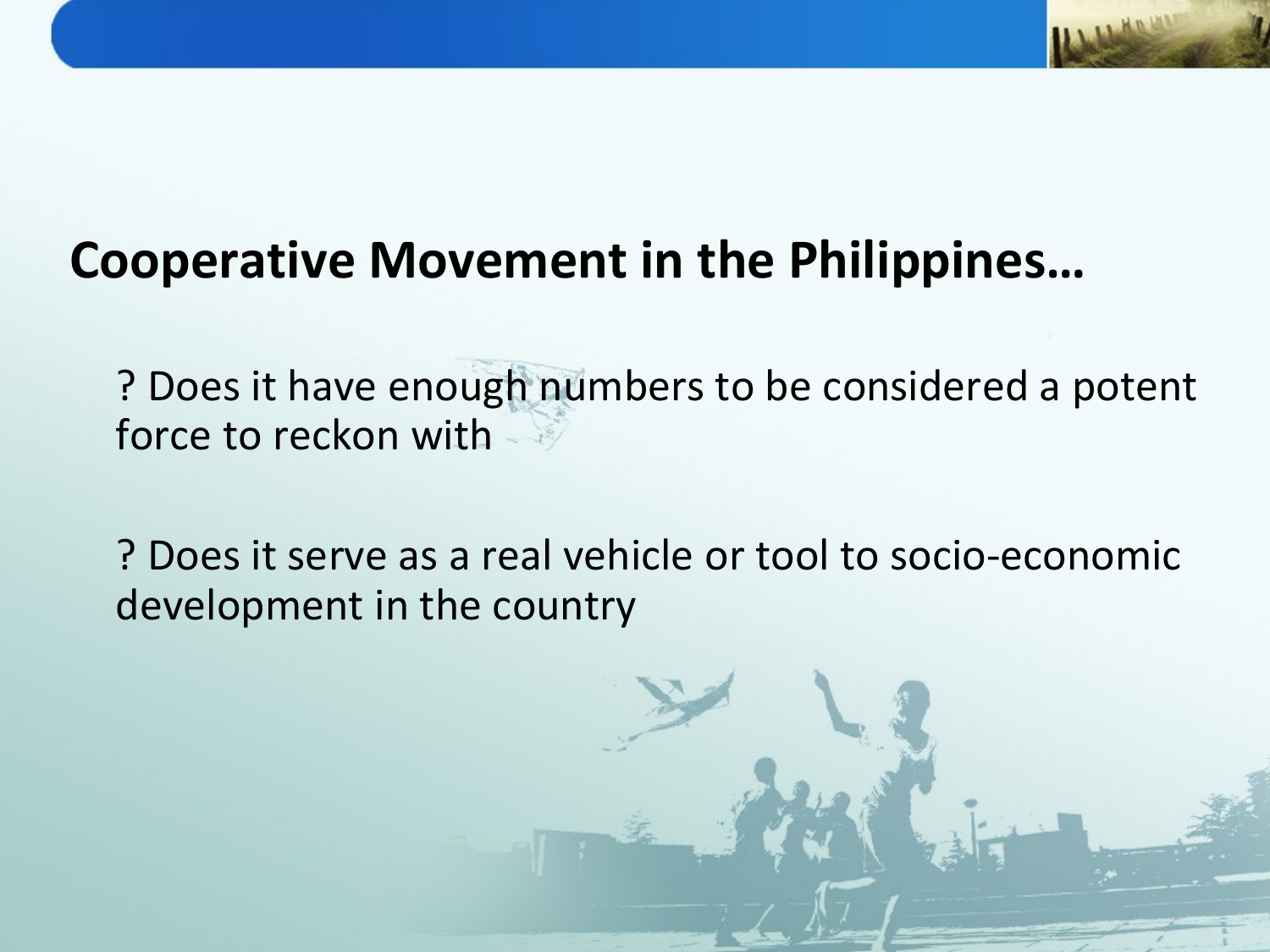## Membership



2010 5,647,980 2011 6,547,980 2012 11,622,479 2013 12,676,828 LLHOW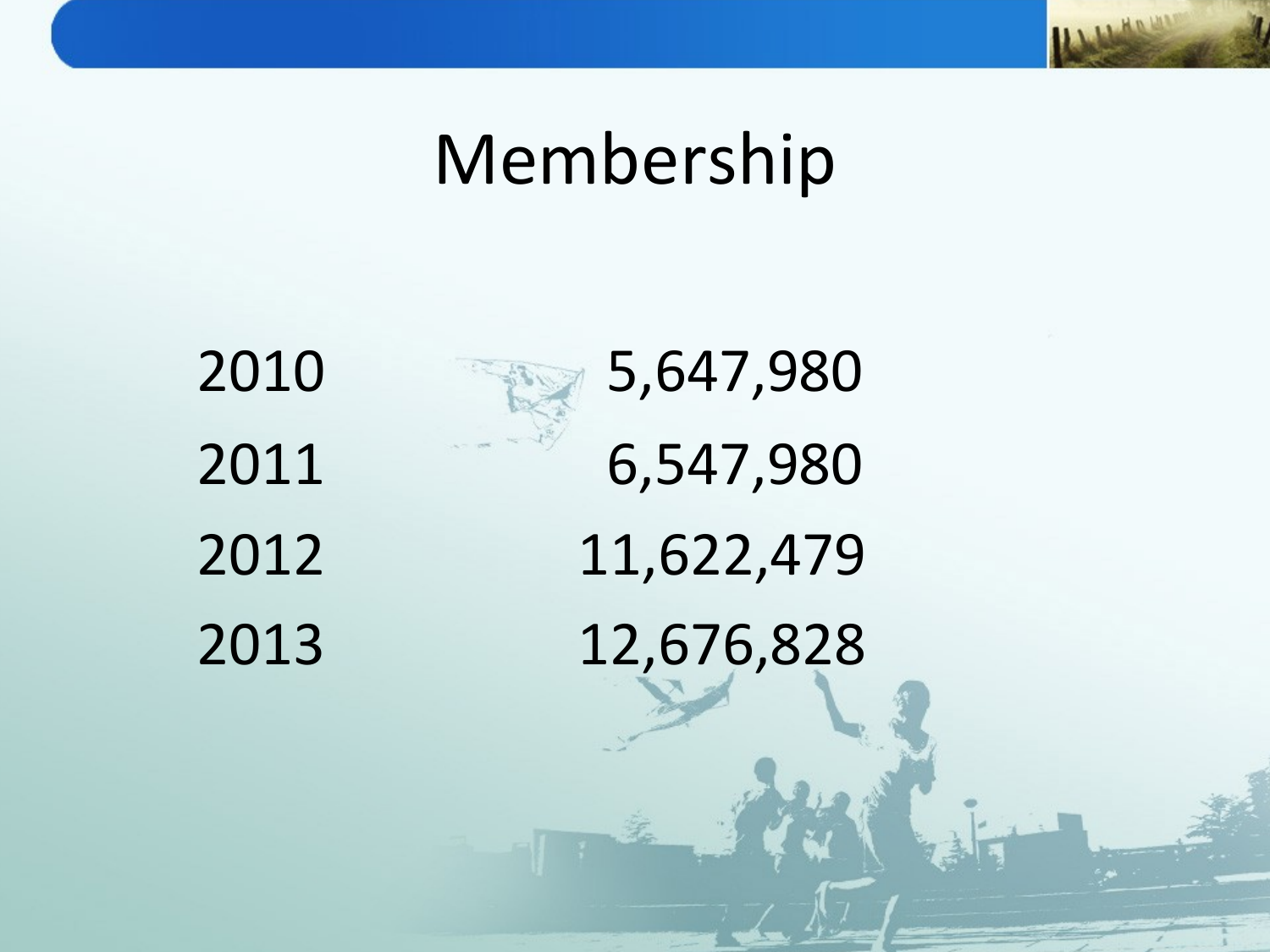## Assets

(In Philippine Peso)

2010 72,564,532,491.74 209,840,264,807.02 263,421,347,300.31 266,836,672,986.24

**ULLIANE**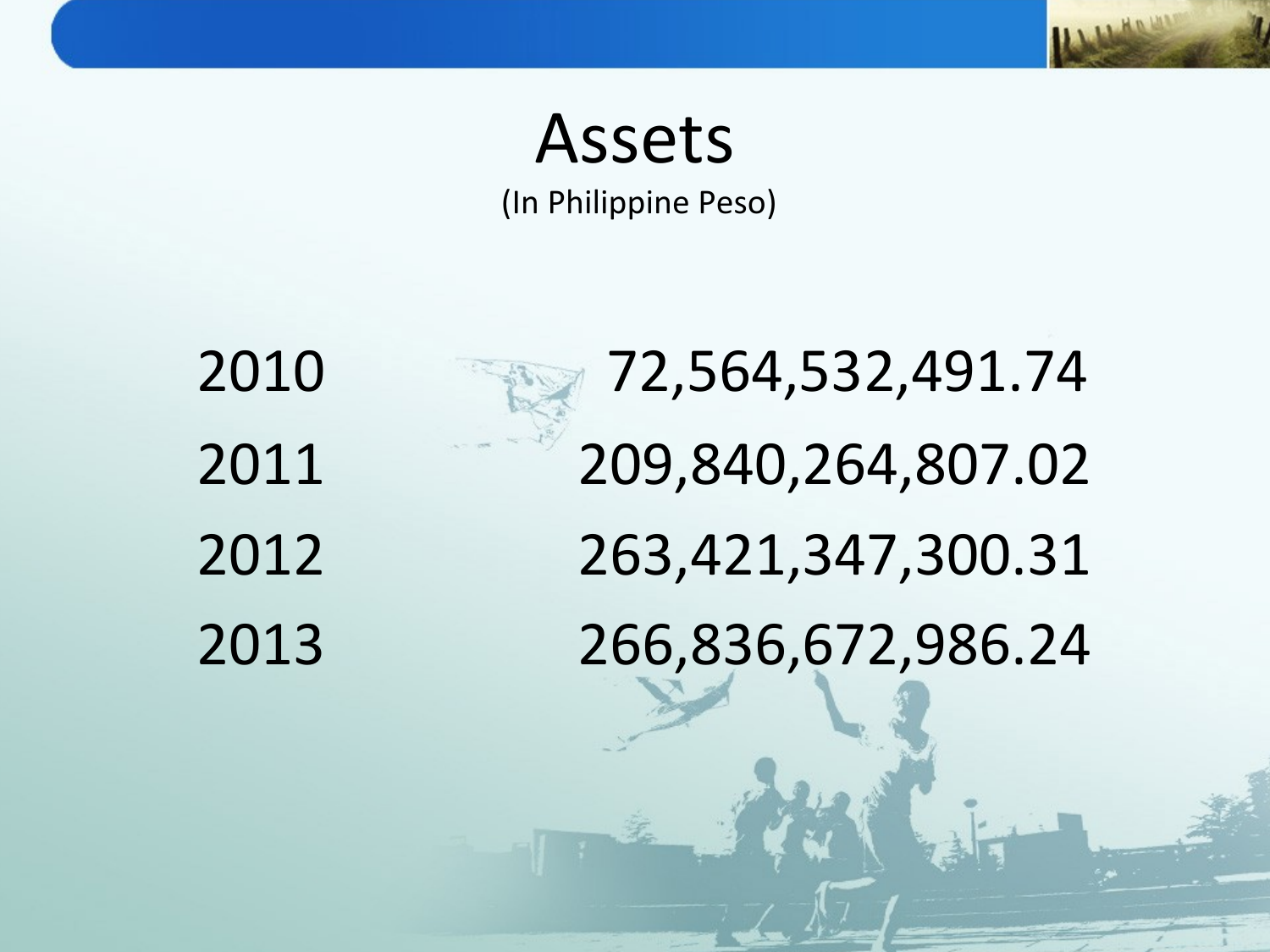## Total Volume of Business

(In Philippine Peso)

 219,469,826,913.16 413,488,873,326.05 427,223,221,564.62 437,612,143,697.44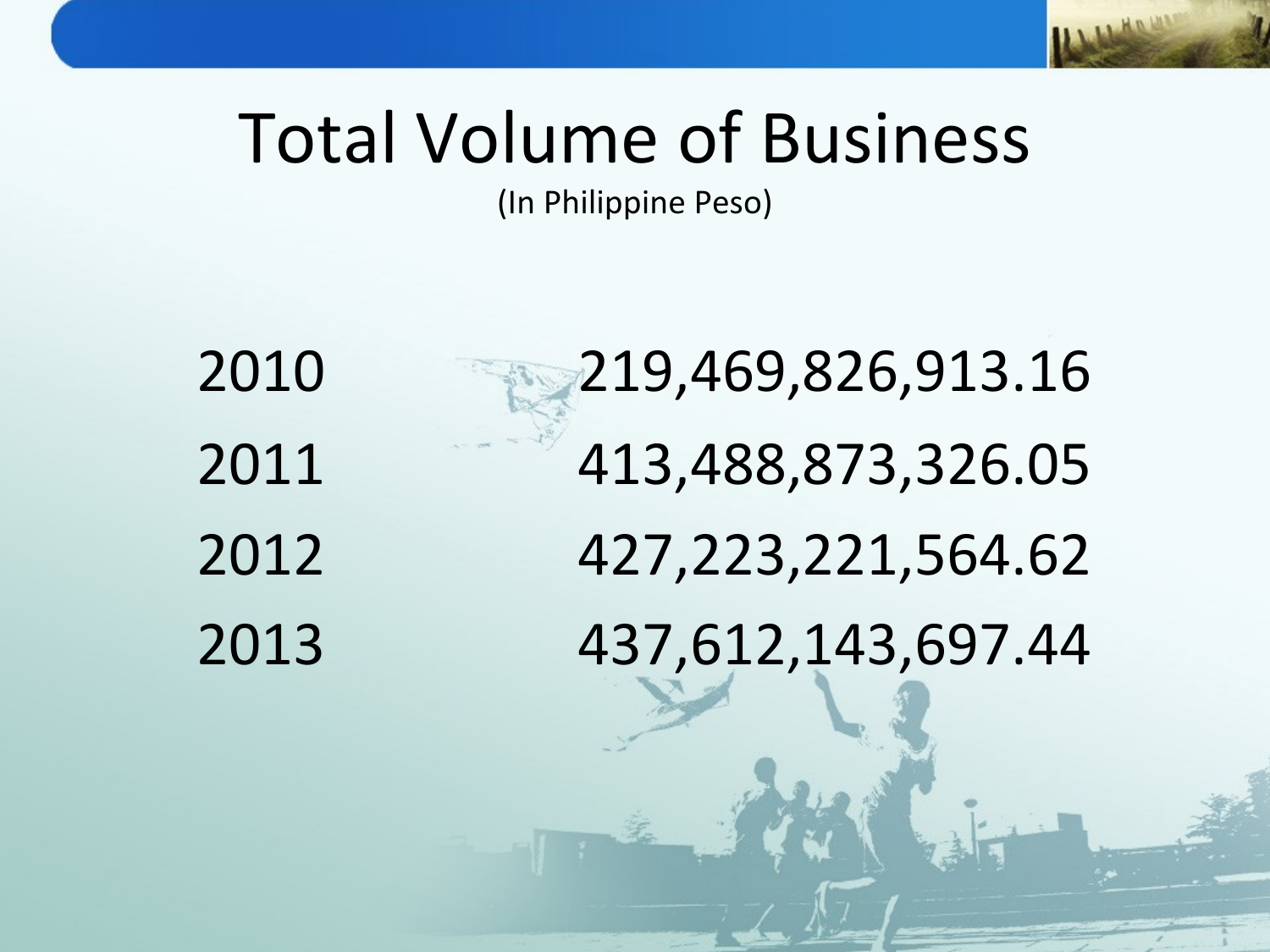#### Employment Generation (Direct and Indirect)

**LLARAN** 

2010 200,855 2011 342,485 2012 434,141 2013 441,716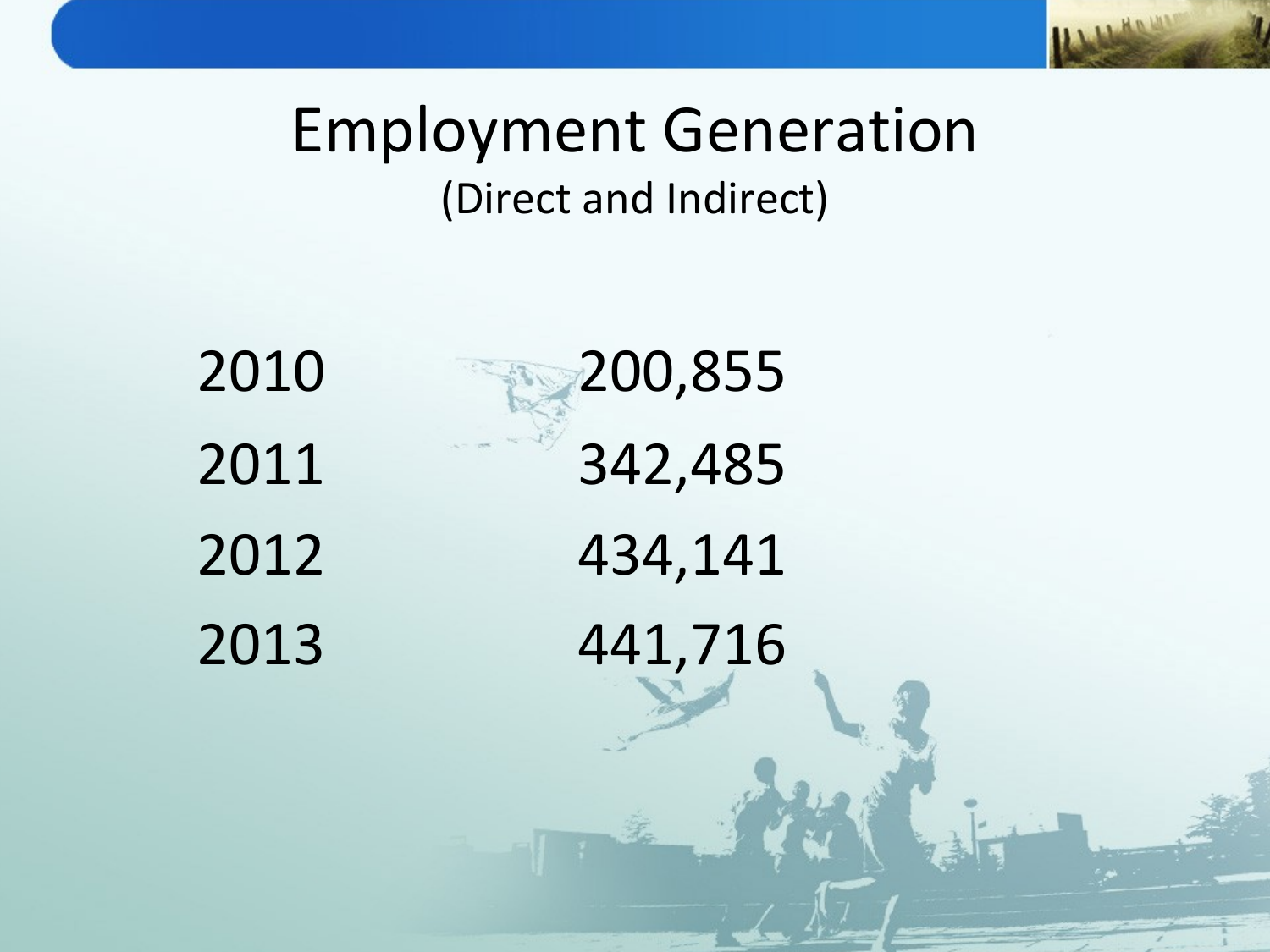# Is this an indicator of a satisfying result? **NO.**

- 3. The gap between the rich and the poor coop is so big
- 4. Coop leaders are not united
- 5. Many coops are being used as a tax shield and some even engaged in illegal activities
- 6. Some cannot comply with the mandatory requirements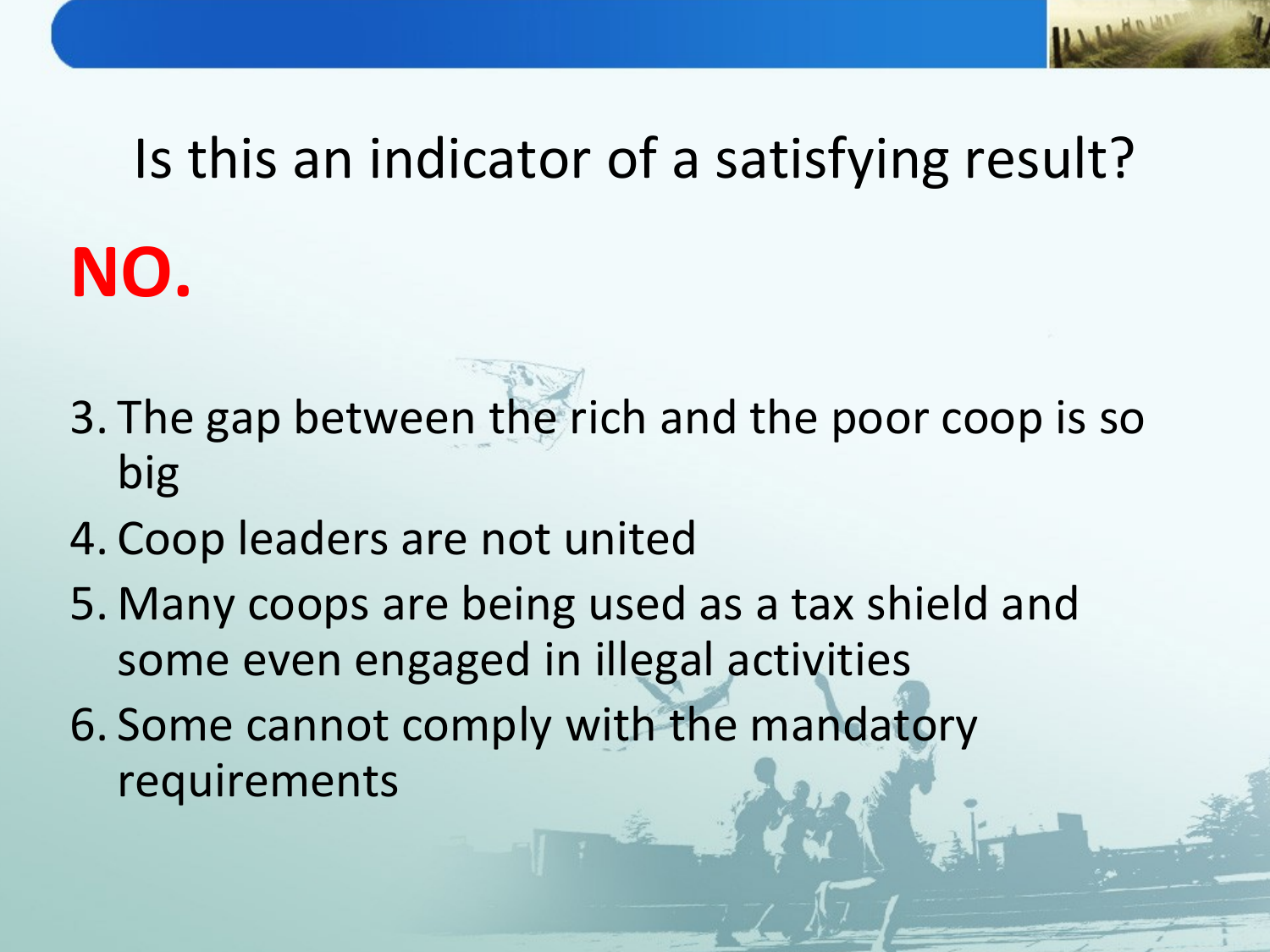## Why do we need to have this kind of convergence?

- Time is of the essence with the upcoming 2015 ASEAN Free Trade Area (AFTA) – Financial Integration
- Create an effective infrastructure to unify the movement

– Recognition of PCC as an apex organization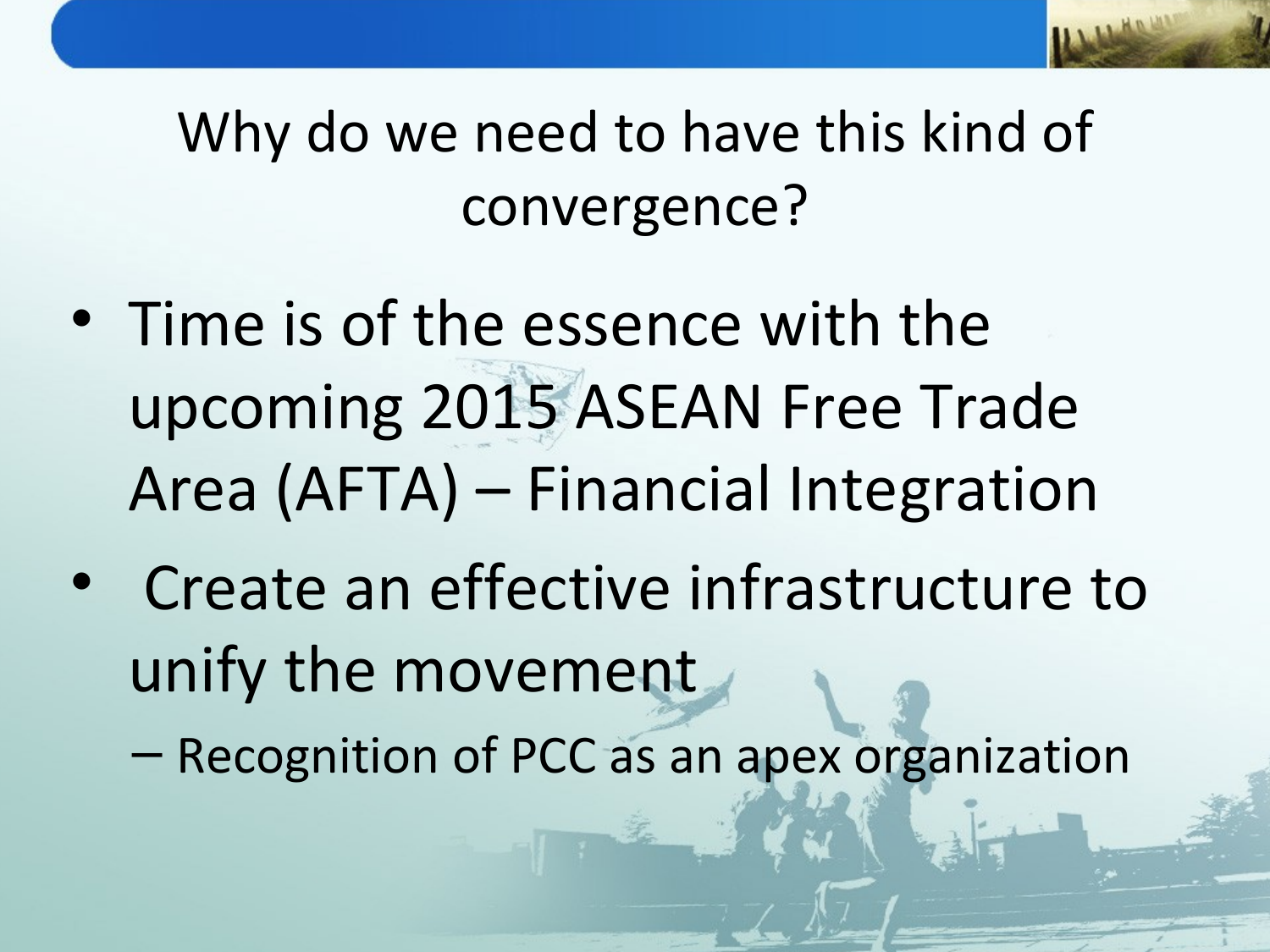## Why do we need to have this kind of convergence?

- The great need...
	- To have coop integration through merger and consolidation
	- To have a stabilization fund or liquidity fund
	- Must have only One National Federation per type of coop/business or service classification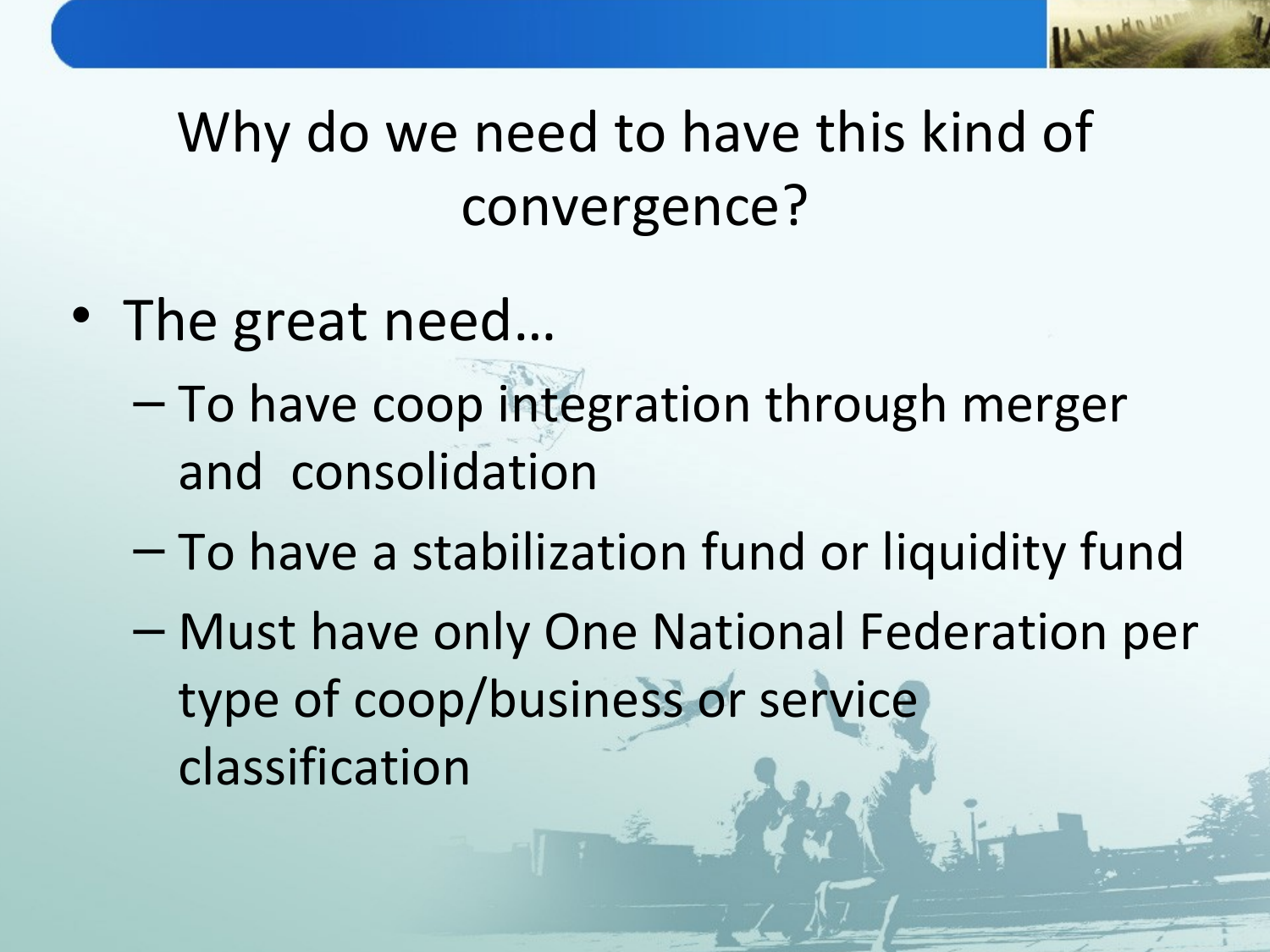## Why do we need to have this kind of convergence?

- The great need...
	- To establish ethics to be observed in establishing cooperative branch/satellite offices
	- To strengthen the e-coop trade and the solidarity economy
	- To strengthen Alternative Dispute Resolution mechanism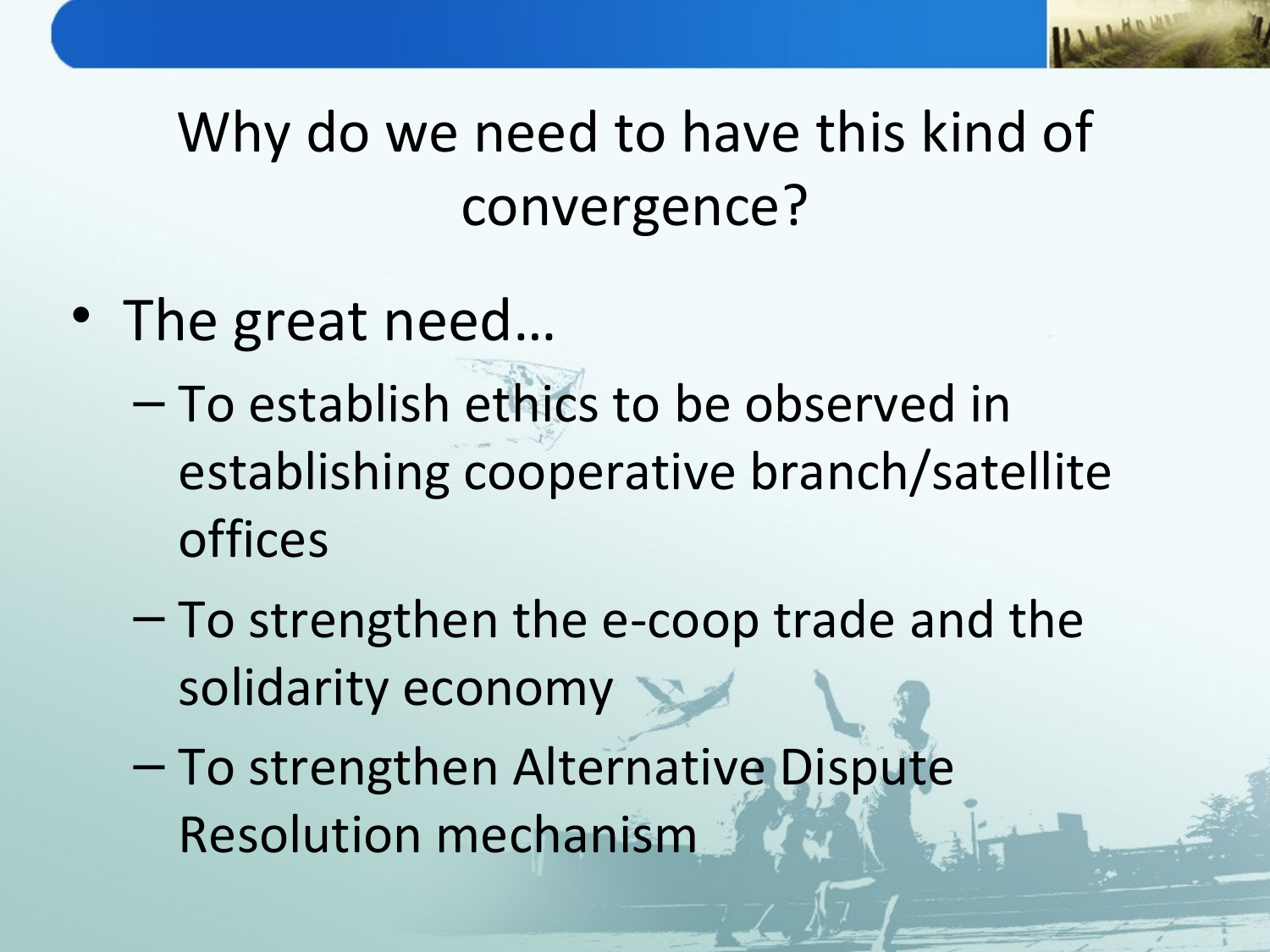What do we gain by having only one federation per type of coop?

- Competitiveness
- **Relevance**
- Respect and recognition of other countries as well as the other sector
- Safeguarding of primary coops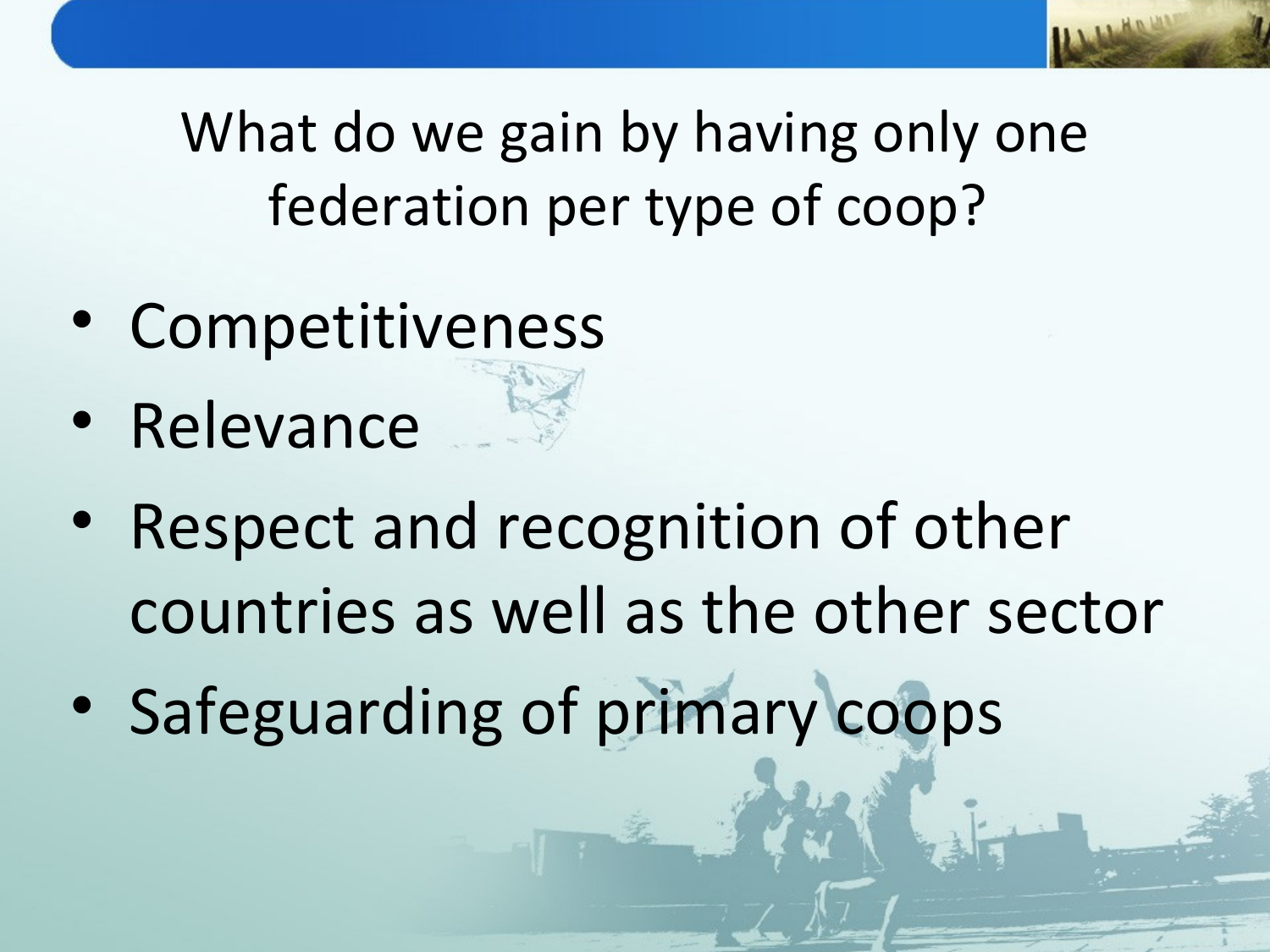## Is it Doable?

- Yes.. It is proven and tested in...
	- a) JA Zenchu of Japan
	- b) NAFC of Korea
	- c) India's NCCF, IFFCO, NAFED, NCARBD, NAFSCOB, and NAFCUB
	- d) Desjardin of Canada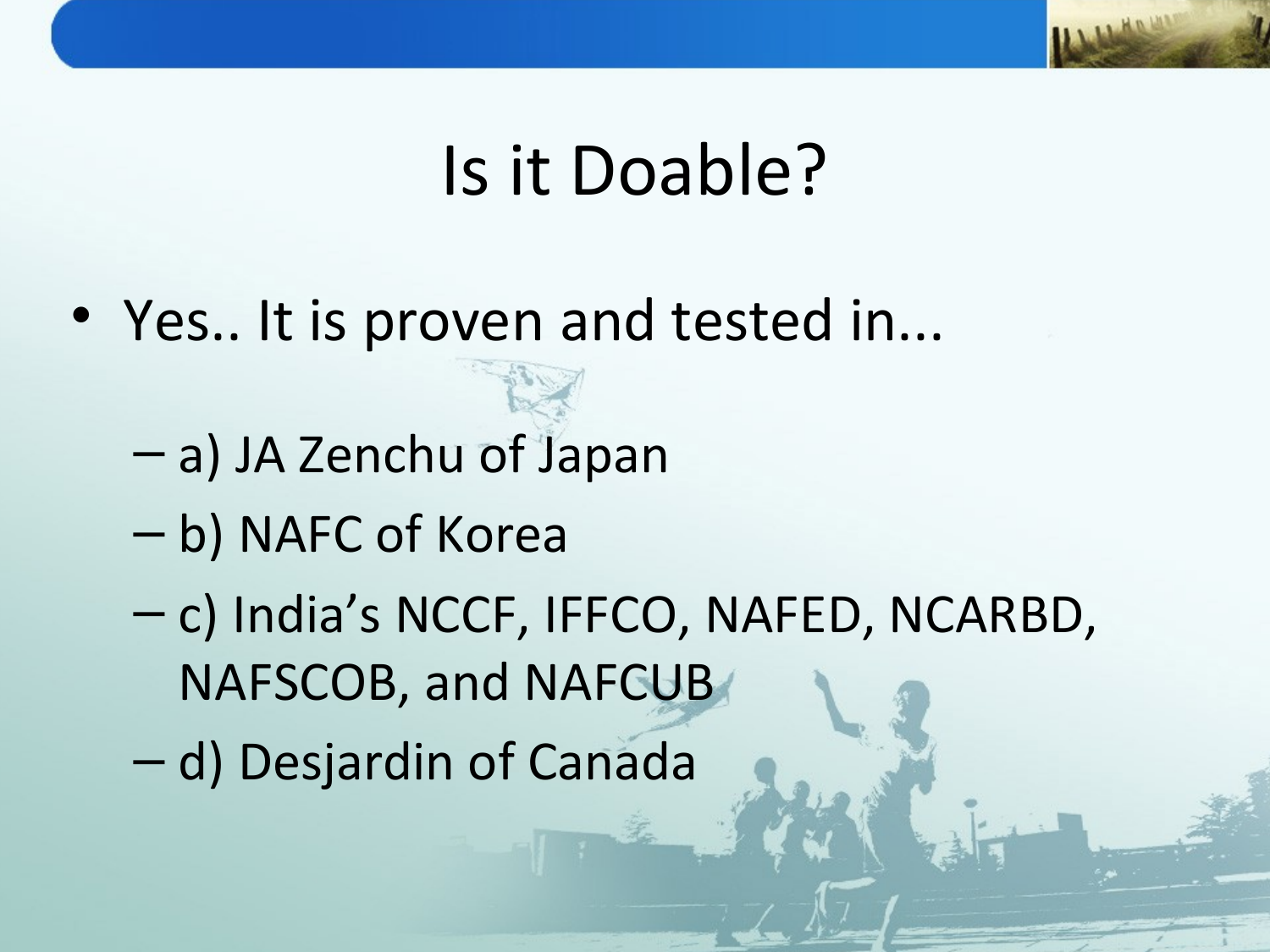# Challenge

- The merger of MASS-SPECC and NATCCO
- The merger of CLIMBS and CISP
- The consolidation of all coop banks into One National Cooperative Bank
- Integration of all ailing and distressed coops with the big coops
- Integration of all products and services per service category